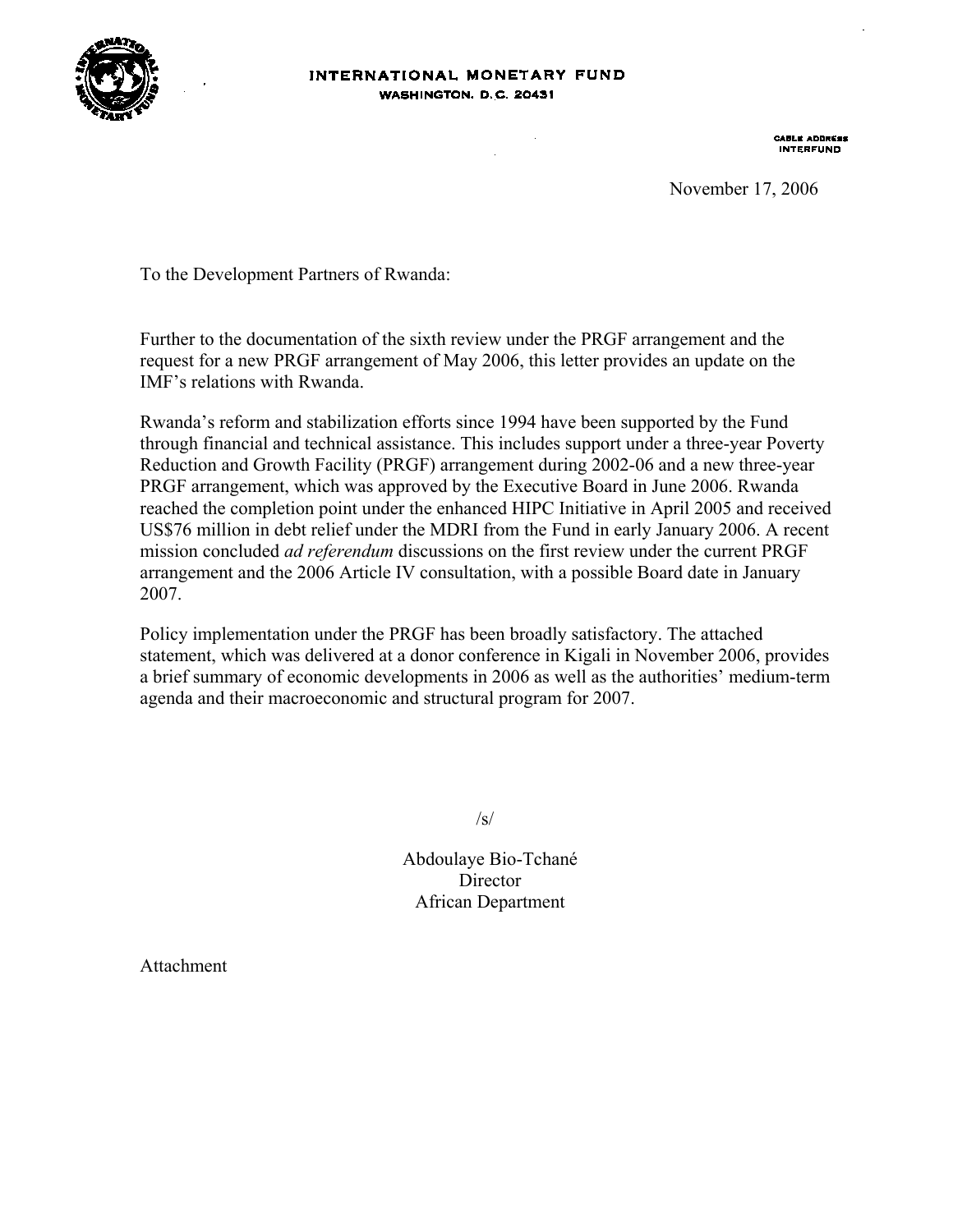### **RWANDA**

# **Statement of the IMF Staff Representative**

# **Kigali, November 22-23, 2006**

It is my pleasure to represent the International Monetary Fund at this donor meeting. Rwanda can look back to a good year. As a result of its satisfactory track record of policy implementation, Rwanda is now also benefiting from the Multilateral Debt Relief Initiative in addition to debt relief under the Enhanced HIPC Initiative. As regards Rwanda's relationship with the Fund, in mid-2006, the last review under the 2002-06 Poverty Reduction and Growth Facility (PRGF) arrangement was completed and a new PRGF arrangement approved.

Rwanda now has a window of opportunity to advance its development agenda and tackle its medium-term challenges. We thus welcome this meeting to take stock of our joint efforts and to discuss the way forward.

## **Medium-term challenges**

**Let me start out by looking at Rwanda's medium-term challenges.** Rwanda has made great strides since the 1994 genocide. However, poverty remains pervasive, growth is insufficient to substantially raise living standards, and only few of the Millennium Development Goals (MDGs) have been achieved. So, what needs to be done to bring people out of poverty, raise economic growth, and advance toward the MDGs?

- **First and foremost, Rwanda has to create an enabling environment for a vibrant private sector.** It is, therefore, paramount to improve the business climate and enhance Rwanda's competitiveness. This will require a stronger legal framework, a more developed financial sector, and also large investments in human and physical capital. At the same time, there is a need to raise agricultural yields to make the economy more resilient to exogenous shocks and break the vicious cycle of poverty, with food security freeing people to seek better education and also employment in other sectors.
- **Second, Rwanda's development efforts will have to be financed without jeopardizing debt sustainability.** Despite the debt relief initiatives, Rwanda's small export base limits its capacity to carry external debt. Thus, maintaining debt sustainability will require high and sustained levels of grants for the foreseeable future. The authorities will also have to mobilize domestic revenue to contribute to the effort and, eventually, make Rwanda independent of donor funding.
- **Third, aid flows have to be used productively while preserving macroeconomic stability.** To this end, the authorities should prioritize developments needs clearly,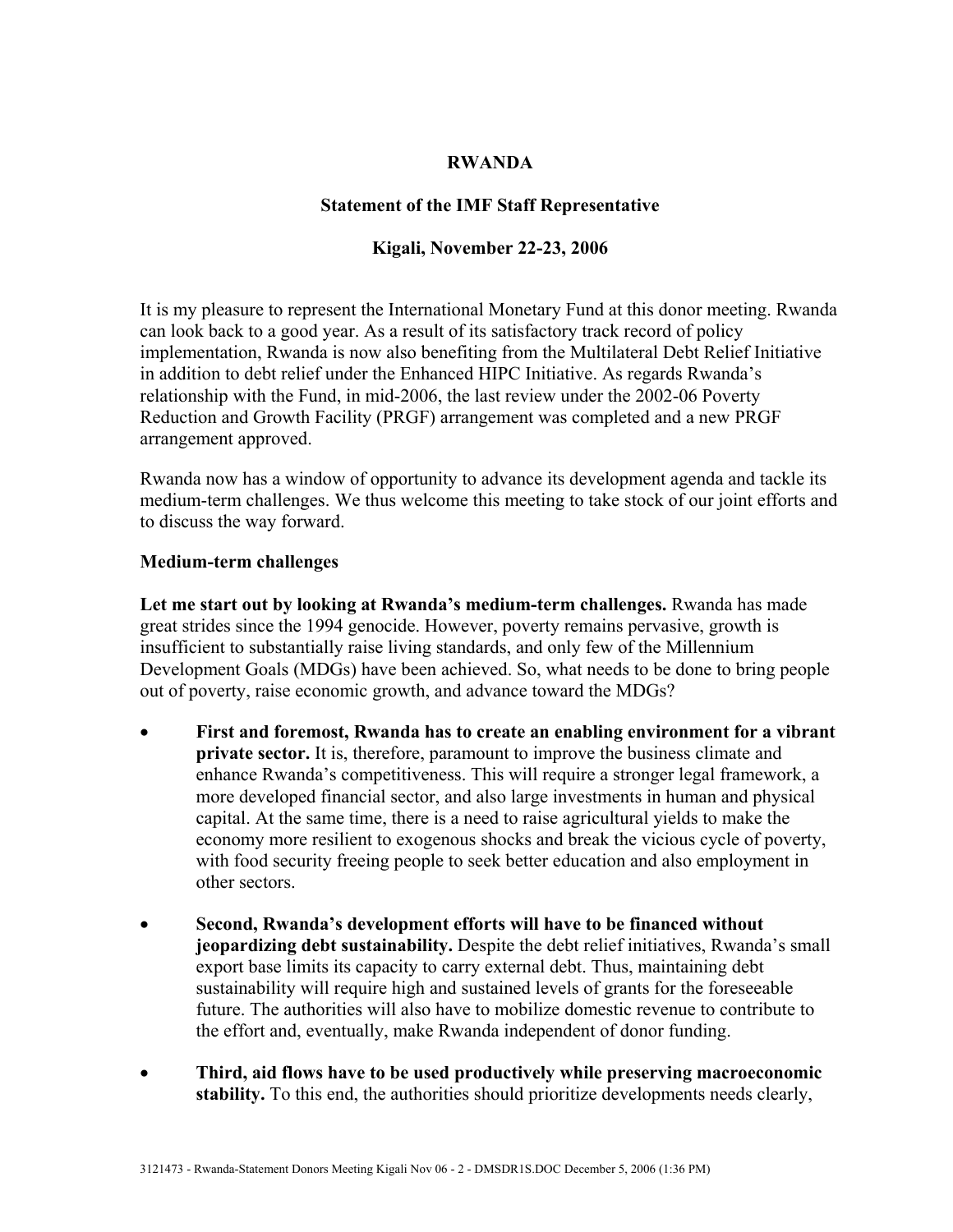while managing the likely pressures for a real exchange rate appreciation from possibly large inflows of external aid by allowing more flexibility in the exchange rate. In parallel, expenditure management has to be further strengthened to assure development partners that resources are leveraged to their most productive use and public service delivery improved to ensure successful program implementation.

• **Finally, lasting peace and improved security in the region will be essential for attaining Rwanda's development goals.**

**Let me now turn to policies under the PRGF arrangement, which are designed to advance in Rwanda's medium-term agenda.** Let us first look back to what has happened this year.

## **Developments and performance under the program in 2006**

**In terms of macroeconomic performance,** it should be noted that, despite a weak harvest, real economic growth is likely to reach more than 4 percent, driven by the services and manufacturing sectors. However, inflation has been on the rise (at 9.3 percent in September), reflecting an increase in food and energy prices, but also in the general price level.

**Macroeconomic policy implementation in 2006 has been satisfactory, as evidenced by all end-June 2006 quantitative performance criteria having been met.** There are also indications that the program has remained broadly on track through September.

- Fiscal policy was tighter than planned by about  $\frac{3}{4}$  percent of GDP in the first half of 2006, mostly because revenue overperformed. The strong revenue performance continued through September, so that, despite some unforeseen outlays, the September targets for the domestic deficit, net credit to government and arrears clearance were also met.
- Reserve money stayed within the program limits at end-June and end-September 2006. However, management of monetary policy was complicated by a large increase in private sector credit, which was partly driven by commercial banks' aggressive lending practices.

## **Progress has been made on the structural front:**

• **Public expenditure management.** After disappointing adherence to structural conditionality in expenditure management in 2005, reforms in public expenditure management have gained some momentum with the passage of the Organic Budget Law in August 2006. Guidelines have been issued on doing bank reconciliation (end-October 2006 benchmark) and the authorities have outlined their reforms over the next two years in a detailed action matrix. A report has been issued on the monitoring of project accounts showing inflows and outflows during the first half of 2006. However, the authorities have not yet established rolling spending plans for these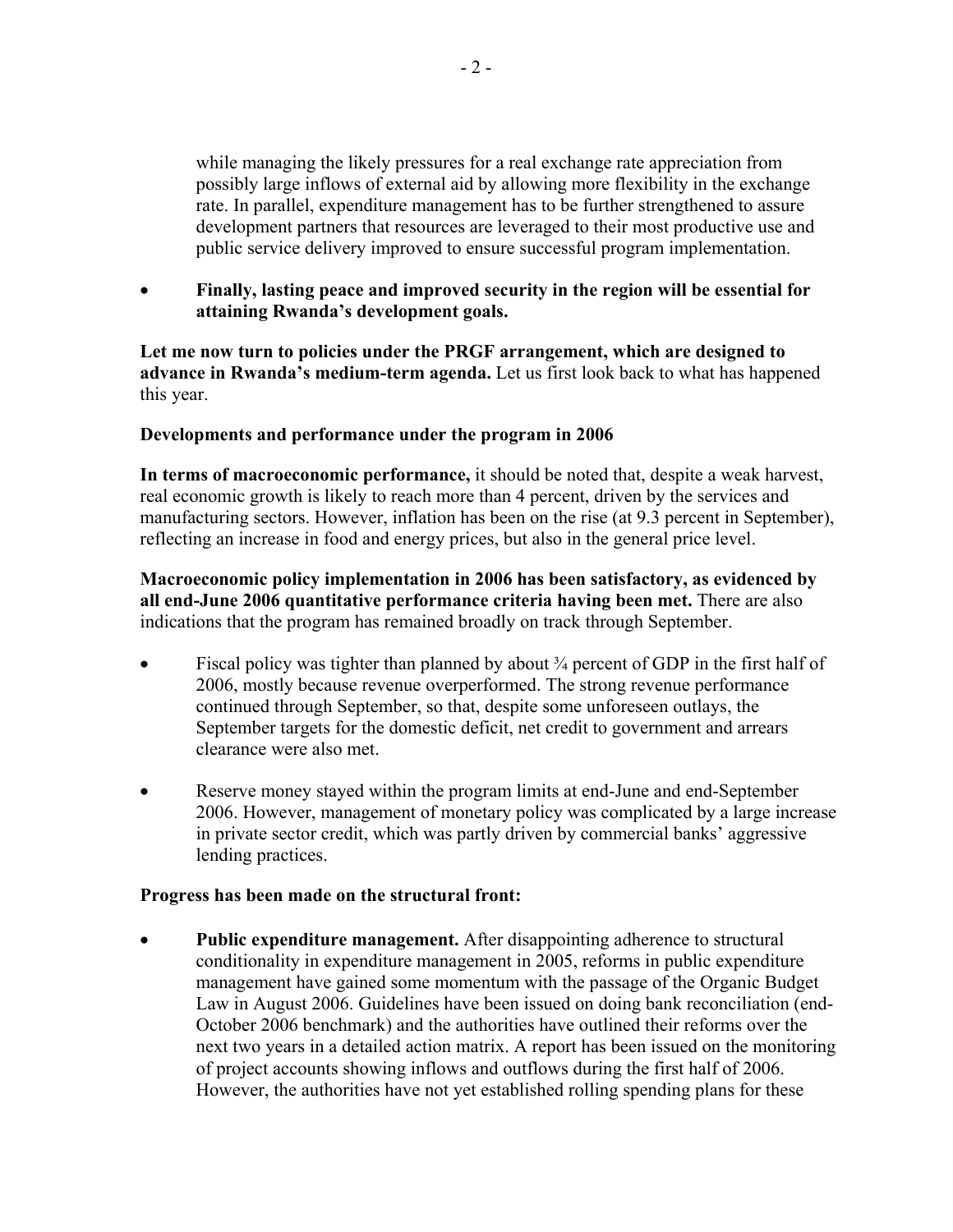accounts until mid-2007 and the related end-August 2006 performance criterion on the monitoring of project accounts was not met.

- **External debt management.** Debt payments to BADEA have been confirmed, providing assurances that there be no recurrence of external arrears. Moreover, the external debt data bases maintained by the Ministry of Finance and the National Bank of Rwanda have been reconciled (end-September 2006 benchmark).
- **Financial sector reform.** Based on the World Bank and Fund's Financial System Stability Assessment, the central bank has moved forcefully to strengthen banking supervision. In particular, amendments to the banking law were submitted to parliament in September to bring the legal framework for banking supervision in line with international practices (end-September 2006 benchmark). A meeting to determine in coordination with donors the medium-term financial sector reform plan is expected to take place in January 2007.
- **Business environment.** Acknowledging that Rwanda suffers from high cost of doing business particularly in the area of property rights, the authorities have submitted to cabinet in October 2006 draft laws on establishing a commercial registration agency and on protecting intellectual property (end-October 2006 benchmark).
- **Governance.** As a long-term solution to the management of Prime Holdings' two hotels, a lease contract has been signed with an international hotel chain.
- **Export promotion.** Various initiatives for sectoral export promotion are under way. With respect to traditional export sectors, Rwanda has been able to move into highvalue niche coffee markets and three tea estates were privatized in 2006. Progress has also been made in the tourism sector and exports of handicraft.

## **The agenda for 2007**

**As you know, a recent mission discussed with the authorities a program for 2007 in the context of the first review under the PRGF arrangement.**

**The proposed 2007 program seeks to maintain macroeconomic stability while setting the stage for stronger medium-term growth.** It is based on a real growth rate of  $4\frac{1}{2}$  -6½ percent, inflation returning to 5 percent, and a level of international reserves of more than four months of imports. With a further scaling up of aid expected for 2008, the program allows a one-off moderate draw down of reserves in 2007 to finance an increase in the deficit (excluding spending on peacekeeping and demobilization) by one percent of GDP.

**With the design of the macroeconomic program taking into account a possible scaling up of aid, it will be important to gear policies to managing a possible appreciation of the real exchange rate from higher donor flows.** Accordingly, the 2007 program allows a further widening of the fiscal deficit as long as it is financed by grants and macroeconomic